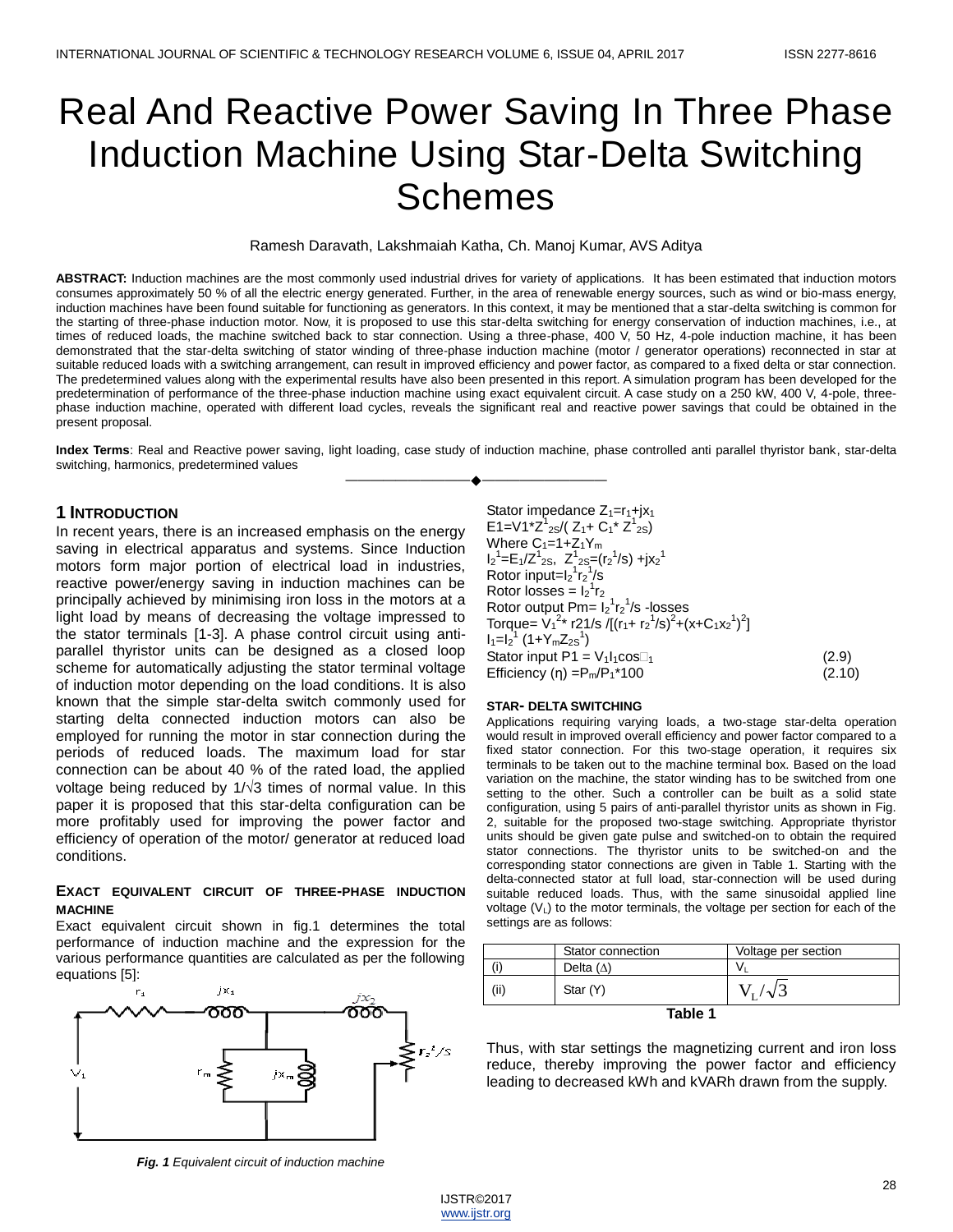

*Fig. 2 Star-delta switching circuit (two-stage operation)*

The delta / star settings of stator winding connections and the corresponding thyristor units to be switched-on

| Stator winding connection | Thyristor units to be given gate<br>pulse |
|---------------------------|-------------------------------------------|
| Delta                     | D1, D2, D3, E1, E2 & E3                   |
| Star                      | S1, S2, S3, T1, T2 & T2                   |

#### **Table 1**

### **CALCULATIONS OF SAVINGS FOR MOTORING OPERATION**

A three-phase, 4-pole, 400 V, 250 kW induction motor with a delta / star stator winding is considered. Typical resistance and reactance parameters (all in terms of stator) for this machine are R<sub>1</sub> = 0.033 Ω, R<sub>2</sub> = 0.025 Ω, X<sub>1</sub> = 0.150 Ω, X<sub>2</sub> = 0.150 Ω,  $R_m = 40.0 \Omega$  and  $X_m = 5.250 \Omega$ . For the calculation of kWh and kVARh taken by the motor, the loading pattern of the motor over the day is to be known and it depends on the application of the motor. For the present study, two loading patterns given in Table. 2 are considered.

| Loading            | Numbers of hours in a day at each loading |           |  |  |
|--------------------|-------------------------------------------|-----------|--|--|
|                    | Pattern 1                                 | Pattern 2 |  |  |
| Full load          | 3                                         | 2         |  |  |
| $(3/4)$ Full load  | 3                                         | 2         |  |  |
| $(1/2)$ Full load  | 3                                         |           |  |  |
| $(1/3)$ Full load  | 3                                         |           |  |  |
| $(1/4)$ Full load  | 3                                         | 5         |  |  |
| $(1/5)$ Full load  | 3                                         | 5         |  |  |
| $(1/10)$ Full load | 3                                         | 5         |  |  |
| No load            | з                                         | З         |  |  |

*Table. 2 Loading patterns considered for the motor over a day*

To prove the benefit of using the two-stage switching, with each of the loading pattern given in Table 2, the kWh and kVARh taken by the motor in a day are calculated for the following cases:

- i. motor operated with the two-stage starswitching i.e. with delta connection in the range of 250 kW to 140 kW and in the star connection in the range of 140 kW to no-load
- ii. No switching (i.e., motor operated only in delta connection at all loads)

For any given load on the motor, the real power (kW) and reactive power (kVAR) input to the motor can be calculated. Then, kWh and kVARh can be calculated taking into account, the time duration at each load setting. As an example, such calculations made with loading pattern 1, are given in Table. 3. Table. Table 3 Daily kWh and kVARh taken by the 250 kW case study motor for loading pattern 1 for two-stage stator switching(stator winding connection for each load is also indicated)

| Loadin<br>g            | $P_{\text{ou}}$<br>kW | Conn<br>ection | Time<br>Hours | $P_{in}$<br>kW | $Q_{in}$<br>kVAR | <b>kWh</b> | kVARh       |
|------------------------|-----------------------|----------------|---------------|----------------|------------------|------------|-------------|
| Full<br>load           | 25<br>0               | Delta          | 3             | 270.7<br>3     | 132.5<br>2       | 812.<br>19 | 397.56      |
| (3/4)<br>Full<br>load  | 18<br>7               | Delta          | 3             | 204.2<br>0     | 112.3<br>6       | 612.<br>60 | 337.08      |
| (1/2)<br>Full<br>load  | 12<br>5               | Star           | 3             | 136.2<br>0     | 65.77            | 408.<br>60 | 197.31      |
| (1/3)<br>Full<br>load  | 83                    | Star           | 3             | 90.24          | 44.17            | 270.<br>72 | 132.51      |
| (1/4)<br>Full<br>load  | 63                    | Star           | 3             | 68.07          | 37.45            | 204.<br>21 | 112.35      |
| (1/5)<br>Full<br>load  | 50                    | Star           | 3             | 54.97          | 34.49            | 164.<br>91 | 103.47      |
| (1/10)<br>Full<br>load | 25                    | Star           | 3             | 29.21          | 30.72            | 87.6<br>3  | 92.16       |
| No<br>load             | 0                     | <b>Star</b>    | 3             | 6.46           | 29.6             | 19.3<br>8  | 88.8        |
|                        | Total for a day       |                |               |                |                  |            | 1461.2<br>4 |

#### **Table 3**

Let the motor be operated with a fixed stator connection from full load to no-load namely, delta connection itself. The kWh and kVARh calculations made with loading pattern 1 are given in Table. 4. Table. 4 Daily kWh and kVARh taken by the 250 kW case study motor for loading pattern 1 with fixed delta stator winding connection

| Loadin<br>g     | $P_{\text{out}}$<br>kW | Conne<br>ction | Time<br>hours | $P_{in}$<br>kW | $Q_{\rm in}$<br>kVAR | kWh    | kVARh  |
|-----------------|------------------------|----------------|---------------|----------------|----------------------|--------|--------|
| Full<br>load    | 250                    | Delta          | 3             | 270.7<br>3     | 132.5                | 812.19 | 397.56 |
| (3/4)<br>Full   | 187                    | Delta          | 3             | 204.2<br>0     | 112.3                | 612.60 | 337.08 |
| (1/2)<br>Full   | 125                    | Delta          | 3             | 138.9<br>7     | 98.78                | 416.91 | 296.34 |
| (1/3)<br>Full   | 83                     | Delta          | 3             | 96.13          | 93.02                | 288.39 | 279.06 |
| (1/4)<br>Full   | 62                     | Delta          | 3             | 74.90          | 91.08                | 224.70 | 273.24 |
| (1/5)<br>Full   | 50                     | Delta          | 3             | 62.20          | 90.20                | 186.60 | 270.60 |
| (1/10)<br>Full  | 25                     | Delta          | 3             | 36.96          | 89.08                | 110.88 | 267.24 |
| No.<br>load     | 0                      | Delta          | 3             | 14.39          | 88.78                | 43.17  | 226.34 |
| Total for a day |                        |                | 2695.4        | 2387.4         |                      |        |        |

*Table. 4*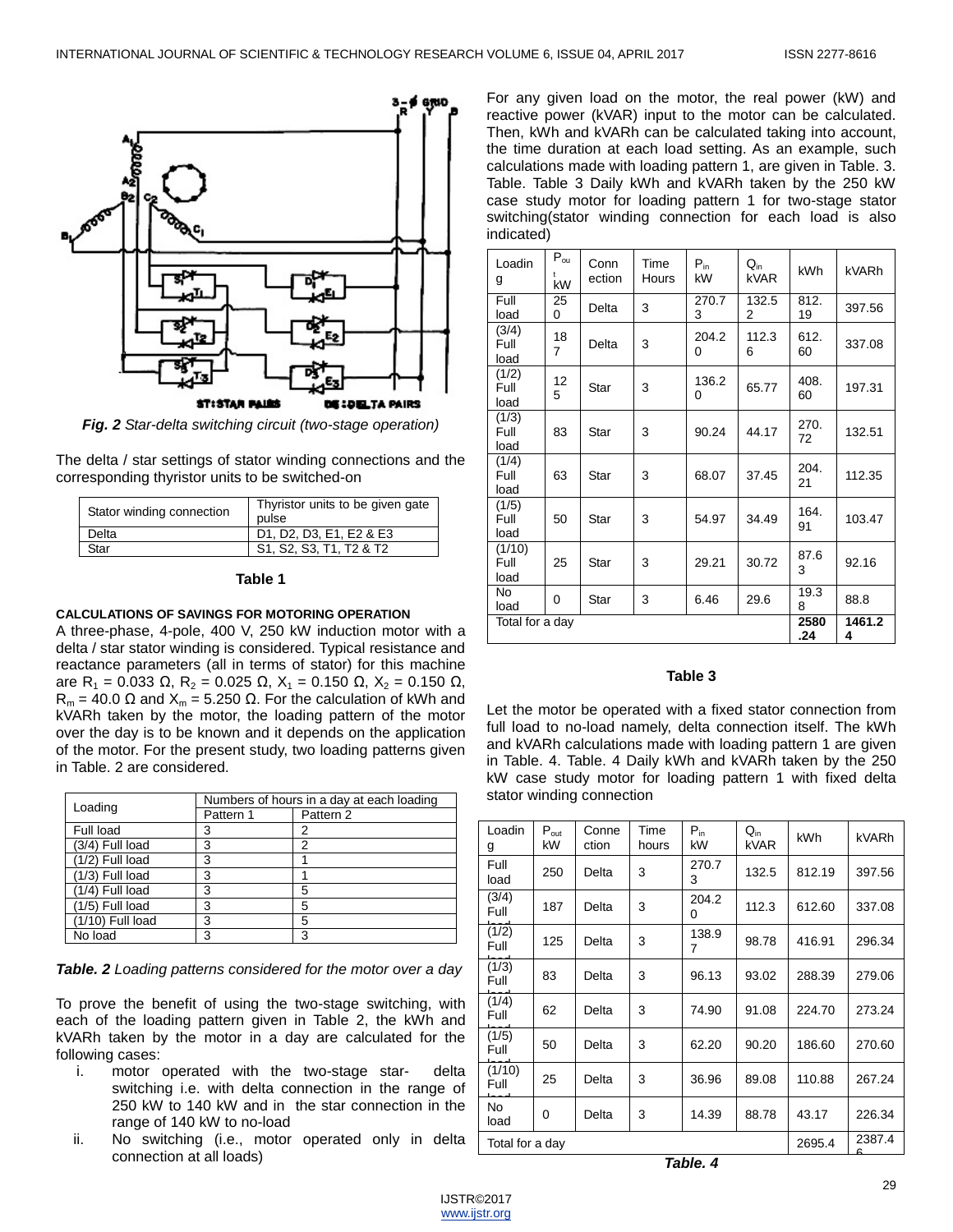For each of the above two cases, similar calculations were made for the other loading pattern listed earlier in Table. 2. The summary of kWh and kVARh values is given in Table. 5 . Taking the single setting as the reference, the percentage saving in kWh and kVARh in the two-stage switching is also shown in the Table 5. It can be concluded that, compared to the fixed stator connection, the two-stage operation gives an increased saving in kWh and kVARh. Consequently, in industries employing a number of medium or large size threephase induction motors, there will be a reduction in the Energy bill and overall kVA demand and hence in the kVA tariff. This increase in saving becomes more and more in the case of motors working at light loads for greater time duration in a day. Table. 5 Comparison of kWh and kVARh for twostage and single setting stator connections for the different loading patterns for the 250 kW case study motor

|                    | <b>Single Setting</b><br>(delta) |       | <b>Two Settings</b><br>(delta and star) |       |                       |                         |
|--------------------|----------------------------------|-------|-----------------------------------------|-------|-----------------------|-------------------------|
| Loading<br>pattern | <b>kWh</b>                       | kVARh | <b>kWh</b>                              | kVARh | $\%$<br>saving<br>kWh | $\%$<br>saving<br>kVARh |
|                    | 2695                             | 2387  | 2580                                    | 1461  | 4.27                  | 38.79                   |
| າ                  | 2098                             | 2300  | 1957                                    | 1202  | 6.72                  | 47.74                   |
|                    |                                  |       | -                                       |       |                       |                         |

**Table. 5**

Note: Percentage saving is with respect to single setting.

#### **CALCULATIONS OF SAVINGS FOR GENERATOR OPERATION**

The usefulness of this two-stage controller is illustrated, with a case study on the same three-phase, 400 V, 50 Hz, 250 kW, 4-pole squirrel-cage induction motor considered in section 4.2, now used for generator operation, when the rotor is driven by a wind turbine above synchronous speed. As explained in earlier section, in the case of induction motor, the mechanical load on the motor varies as the application demands. In the case of induction generator, the mechanical input to the generator from the wind turbine, varies as per the annual seasonal variations in the wind velocity in a given location. Hence the electrical power output of the generator fed to the grid varies with wind speed. The data regarding the wind velocity variation over one year period and the corresponding mechanical input for a 250 kW wind turbine is given in Table. 6 [7]. This table shows Mechanical power input to a wind driven generator versus the time duration over one year period To prove the benefit of using the two-stage switching, the kWh supplied to the grid and kVARh taken by the generator are calculated on an annual basis (since wind speed varies seasonally over a one year period). Such calculations were made for the following cases:

| S. No.         | Mechanical power input<br>to the generator<br>kW | Time duration, Hours |
|----------------|--------------------------------------------------|----------------------|
| 1.             | 15.08                                            | 1048                 |
| 2.             | 30.16                                            | 2177                 |
| 3.             | 57.30                                            | 2419                 |
| 4.             | 87.46                                            | 1048                 |
| 5.             | 111.59                                           | 484                  |
| 6.             | 147.78                                           | 404                  |
| $\overline{7}$ | 183.97                                           | 484                  |
|                | Total (24 hours x 12 months x 28 days)           | 8064                 |

**Table. 6**

i. generator operated with the two-stage star-delta switching i.e. with delta connection in the 266 kW to 150 kW range and in the star connection in the 150 kW to no-load range

ii. generator operated only in delta connection throughout the power range of operation i.e., at all wind speeds

For any given input to the generator, the real power output (kW) of the generator and reactive power (kVAR) input to the generator can be calculated. Then, kWh and kVARh can be calculated taking into account the time duration for each power output of the generator. So, with two-stage switching, such calculations made are given in Table.7. Let the generator be operated with a fixed stator connection from full load to noload with delta connection itself. Table. 7 kWh and kVARh obtained with two-stage stator switching for the 250 kW case study generator (stator winding connection for each power output are also indicated)

*Table.7 the kWh and kVARh obtained with two winding stardelta stator winding connection*

| $P_{in}$<br>kW | Connection          | Time<br>hours | $P_{out}$<br>kW | $Q_{in}$<br><b>kVAR</b> | kWh      | kVARh    |
|----------------|---------------------|---------------|-----------------|-------------------------|----------|----------|
| 15.08          | Star                | 1048          | 11.03           | 30.06                   | 11,559   | 31,503   |
| 30.16          | Star                | 2177          | 25.86           | 31.30                   | 56.297   | 68,140   |
| 57.30          | Star                | 2419          | 52.11           | 35.44                   | 1,26,054 | 85,729   |
| 87.46          | Star                | 1048          | 80.66           | 69.81                   | 84,532   | 41,721   |
| 111.59         | Star                | 484           | 103.00          | 51.11                   | 49,852   | 24,737   |
| 147.78         | Star                | 404           | 135.62          | 67.36                   | 54,790   | 27,213   |
| 183.97         | Delta               | 484           | 167.88          | 108.78                  | 81,254   | 52,650   |
|                | <b>Annual Total</b> |               |                 |                         |          | 3,31,693 |

**Table. 7**

*Table.8 kWh and kVARh obtained with fixed delta stator winding connection*

| $P_{in}$<br>kW      | Connection | Time<br>hours | $P_{\text{out}}$<br>kW | $Q_{in}$<br>kVAR | kWh      | kVARh    |
|---------------------|------------|---------------|------------------------|------------------|----------|----------|
| 15.08               | Delta      | 1048          | 3.18                   | 88.99            | 3,333    | 93,262   |
| 30.16               | Delta      | 2177          | 18.17                  | 88.99            | 39.556   | 1,94,754 |
| 57.30               | Delta      | 2419          | 45.01                  | 90.95            | 1,08,879 | 2,20,008 |
| 87.46               | Delta      | 1048          | 74.62                  | 93.58            | 78,202   | 98,072   |
| 111.59              | Delta      | 484           | 98.15                  | 96.41            | 47.505   | 46,662   |
| 147.78              | Delta      | 404           | 133.17                 | 101.87           | 53.801   | 41,155   |
| 183.97              | Delta      | 484           | 167.88                 | 108.78           | 81,254   | 52,650   |
| <b>Annual Total</b> |            |               |                        |                  | 4,12,530 | 7,46,563 |

*Table. 8*

The summary of kWh and kVARh values is given in Table 4.8. Taking the single setting as the reference, the percentage increase in kWh and percentage decrease kVARh in the twostage switching is also shown in the Table 4.8. It can be concluded that, compared to the fixed stator connection, the two-stage operation gives an increased energy fed to the grid and reduced kVARh drawn from the grid. Table. 9 Comparison of kWh and kVARh for two-stage and single setting stator connections for the different loading patterns for the 250 kW case study Generator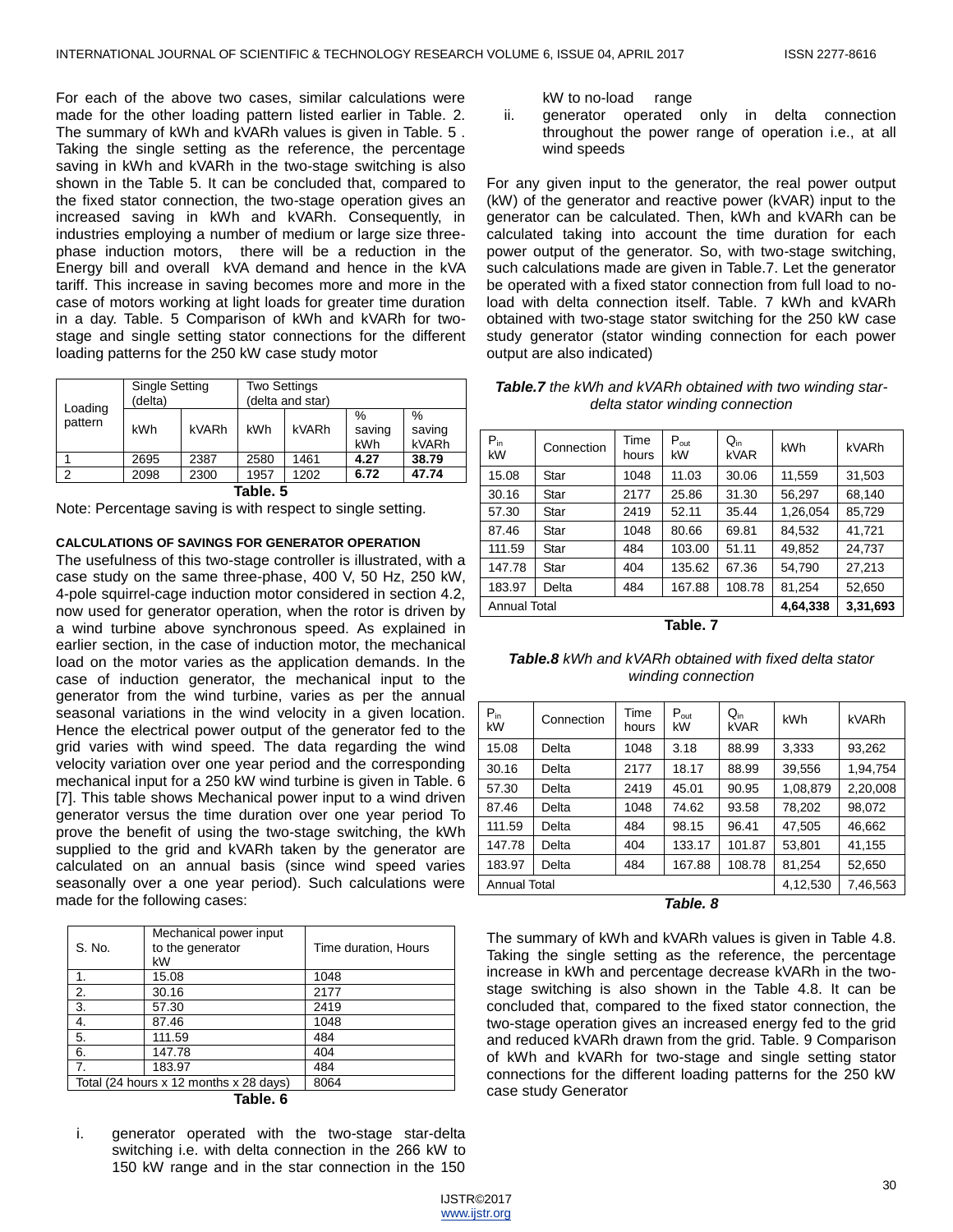| <b>Single Setting</b><br>(delta) |         | <b>Two Settings</b><br>(delta and star) |          |                         |                   |
|----------------------------------|---------|-----------------------------------------|----------|-------------------------|-------------------|
| kWh                              | kVARh   | kWh                                     | kVARh    | %<br>increase<br>in kWh | % saving<br>kVARh |
| 4,12,530                         | .46,563 | 4.64.338                                | 3.31.693 | 12.56                   | 55.57             |

**Table. 9**

**Note:** Percentage increase / saving is with respect to single setting.

## **CONCLUSION**

Detailed analysis of performance of the induction machine in the delta and star settings has been presented. It is shown that the machine can be designed for a given voltage and power rating to operate with delta for above 40% rated load and then switched to star at reduced load conditions for improving power factor and efficiency. This has been demonstrated with experimental results on a three-phase, 4 pole, 50 Hz, 400 V, 3.70 kW induction machine. Both predetermined and experimental results obtained on the induction machine are presented. Further, it is of interest to predetermine the quantum of improvement in power factor when the induction machine is switched to star connection from delta

## **REFERENCES**

- [1] N. Mohan, "Improvement in energy efficiency of induction motors by means of voltage control", IEEE transaction on Power apparatus and systems, Vol. PAS-99, No. 4, July/ August 1980, pp.1466-1471.
- [2] A. Abdel-halim, A.F. Almarshoud, and A.I. Alolah, ―Performance of grid-connected induction generator under naturally commutated ac voltage controller", Electric Power Components and Systems, Vol.32, No.7, July 2004, pp.691-700.
- [3] Hideo Tomita and Toshimasa Haneyoshi, "An optimal efficiency control for energy saving of ac motor by thyristor voltage controller", IEEE international conference IECON 1988, pp.816-819.
- [4] N. Kumaresan , N.Ammasai Gounden, M.Subbiah, T.R. Selvakumar, "A Thyristor controller for energy conservation in three-phase Induction motors", Fifth international conference on electrical rotating machines, ELROMA-99,  $25<sup>th</sup>$  and  $26<sup>th</sup>$  January 1999, Mumbai, pp.1-8.
- [5] S.A. Hamed, B.J. Chalmers, "Analysis of variable voltage thyristor controlled induction motors", IEE proceedings, Vol.137, Pt.B.No.3, May 1990, pp. 184-193.
- [6] M.G. SAY, "Alternating current machines", The English Language Book Society and Pitman publishing, Edinburgh, UK, 1976.
- [7] N. Kumaresan and M. Subbiah, "Innovative reactive power saving in wind-driven grid-connected induction generators using a delta-star stator winding: part I, Performance analysis of the delta-star generator and test results", Wind Engineering, Vol.27, No.2, 2003, pp.107  $-$

120.

- [8] N. Kumaresan and M. Subbiah, "Innovative reactive power saving in wind-driven grid-connected induction generators using a delta-star stator winding: part II, Estimation of annual Wh and VARh of the delta-star generator and comparison with alternative schemes", Wind Engineering, Vol.27, No.3, 2003, pp.195-204.
- [9] S. Sudha, N. Ammasaigounden and M. Subbiah "A thyristor controller for power factor improvement of windfarm induction generators", pp. session V-19-26, Proceedings of the Fourth International Seminar on Power Electronics & Automation ELECRAMA-99, IEEMA, Mumbai, India, 1999.
- [10] M.A. Abdel-Halim, "Solid-state control of a grid connected induction generator", Electric Power Components and systems, Vol.29, 2001, pp. 163-178

## **BIOGRAPHIES**



Mr. Ramesh Daravath was born on 03.07.1986 in Hyderabad, Telangana, India. He got his M.Tech degree in Power electronics from National Institute of technology, Tiruchirapally in 2010. He is presently an Assistant Professor in the department of Electrical and Electronics Engineering in Gitam University. His field of interest is recent role of power electronics devices in power system

operation, control & stability and renewable energy sources



Mr. Lakshmaiah katha was born on 15.07.1984 in Hyderabad, Telangana, India. He got his M.Tech degree in Industrial Electronics from National Institute of technology, Surat, Gujarat in 2009. He is presently an Assistant Professor in the department of Electrical and Electronics Engineering in Gitam University. His field of interest is recent role of power electronics devices in power system operation, reduction of

harmonics in power electronics controller and renewable energy sources



Mr. Ch Manoj Kumar was born on 17.08.1994 in Hyderabad, Telangana, India. He is presently a student in the department of Electrical and Electronics Engineering in Gitam University.